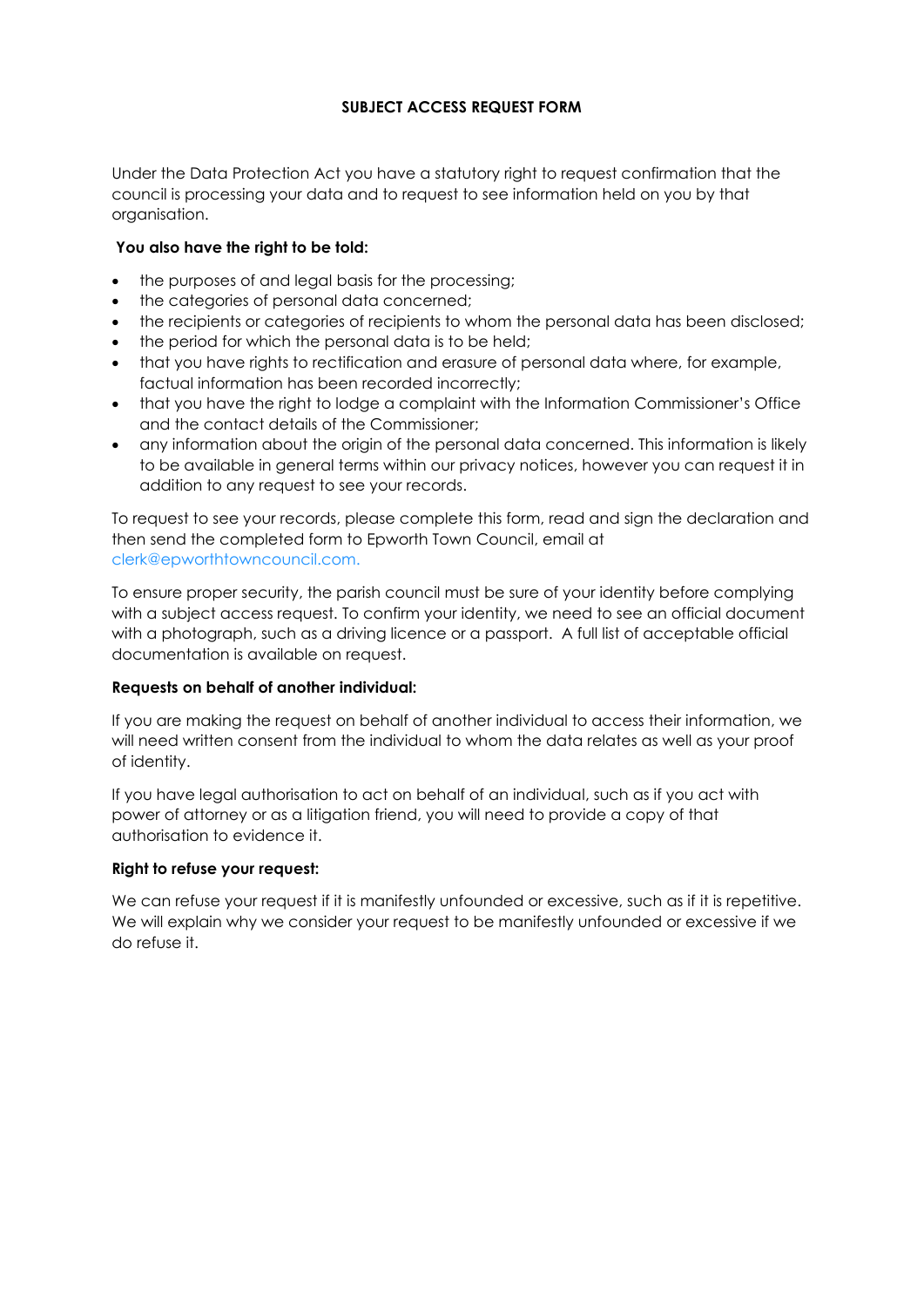| 1. Details of the person making the request        |  |  |
|----------------------------------------------------|--|--|
| Title:                                             |  |  |
| First Name(s):                                     |  |  |
| Surname:                                           |  |  |
| Any other names<br>that you have<br>been known by: |  |  |
| Date of Birth:                                     |  |  |
| Address:                                           |  |  |
| Daytime tel no:                                    |  |  |
| Email address:                                     |  |  |

| 2. Are you requesting the information about yourself? |                                                                                                                                                                                                                                                                                                                                                                                                                                                                                                                                                                 |  |
|-------------------------------------------------------|-----------------------------------------------------------------------------------------------------------------------------------------------------------------------------------------------------------------------------------------------------------------------------------------------------------------------------------------------------------------------------------------------------------------------------------------------------------------------------------------------------------------------------------------------------------------|--|
| If Yes:                                               | Please go to section 4                                                                                                                                                                                                                                                                                                                                                                                                                                                                                                                                          |  |
| If No:                                                | If you are making the request on behalf of another person you must<br>enclose with the request a signed authority from them to do so. If you<br>are making the application because the data subject lacks capacity<br>to make the application in their own right please outline your authority<br>to make the application in their stead (for example, Power of<br>Attorney). You should enclose a copy of any evidence that you may<br>have of that authority. The Council will contact you if further<br>evidence if required.<br>(please complete section 3) |  |